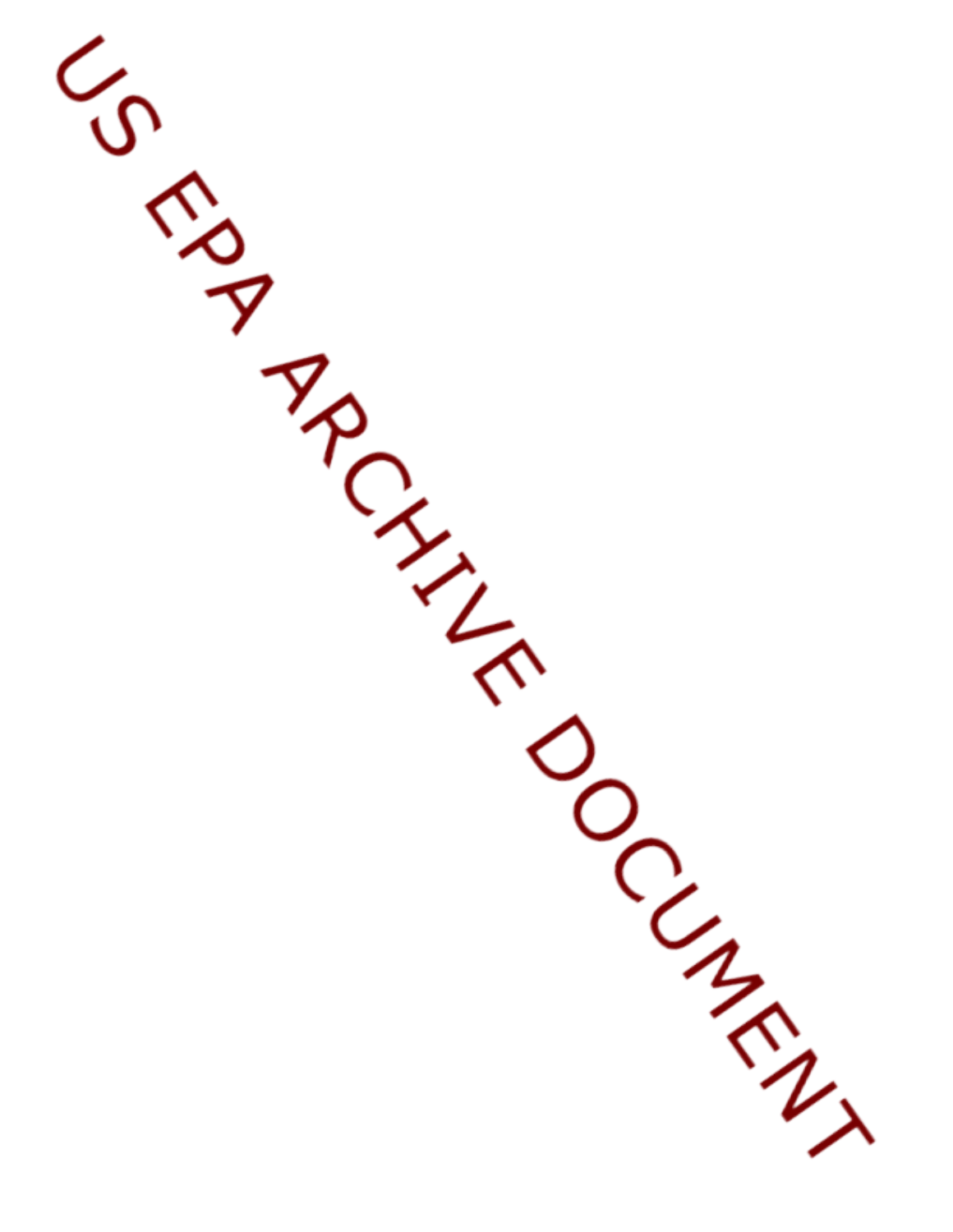| <b>VVIRO</b>                | UNITED STATES ENVIRONMENTAL PROTECTION AGENCY<br>Office of Research and Development<br>Washington, D.C. 20460<br>ETV |  |
|-----------------------------|----------------------------------------------------------------------------------------------------------------------|--|
|                             | <b>ENVIRONMENTAL TECHNOLOGY VERIFICATION PROGRAM</b><br><b>VERIFICATION STATEMENT</b>                                |  |
| TECHNOLOGY TYPE:            | PASSIVE SOIL GAS SAMPLER                                                                                             |  |
| <b>APPLICATION:</b>         | SUBSURFACE SOIL GAS SAMPLING                                                                                         |  |
| TECHNOLOGY NAME:            | <b>GORE-SORBER® SCREENING SURVEY PASSIVE SOIL GAS</b><br><b>SAMPLING SYSTEM</b>                                      |  |
| COMPANY:<br><b>ADDRESS:</b> | W.L. GORE & ASSOCIATES, INC.<br><b>100 CHESAPEAKE BOULEVARD</b><br>ELKTON, MARYLAND 21921                            |  |
| PHONE:                      | $(410)$ 392-7600                                                                                                     |  |

## ETV PROGRAM DESCRIPTION

The U.S. Environmental Protection Agency (EPA) created the Environmental Technology Verification (ETV) Program to facilitate the deployment of innovative technologies through performance verification and information dissemination. The goal of the ETV Program is to further environmental protection by substantially accelerating the acceptance and use of improved and cost-effective technologies. The ETV Program is intended to assist and inform those involved in the design, distribution, permitting, and purchase of environmental technologies. This document summarizes the results of a demonstration of the W.L. Gore & Associates, Inc., GORE-SORBER<sup>®</sup> Screening Survey passive soil gas sampling system.

## PROGRAM OPERATION

Under the ETV Program and with the full participation of the technology developer, the EPA evaluates the performance of innovative technologies by developing demonstration plans, conducting field tests, collecting and analyzing demonstration data, and preparing reports. The technologies are evaluated under rigorous quality assurance (QA) protocols to ensure that data of known and adequate quality are generated and that the demonstration results are defensible. The EPA's National Exposure Research Laboratory, which demonstrates field characterization and monitoring technologies, selected Tetra Tech EM Inc. as the verification organization to assist in field testing various soil and soil gas sampling technologies. This demonstration was conducted under EPA's Superfund Innovative Technology Evaluation Program.

#### DEMONSTRATION DESCRIPTION

In May and June 1997, the EPA conducted a field test of the GORE-SORBER<sup>®</sup> Screening Survey passive soil gas sampling system along with one other soil gas and four soil sampling technologies. This verification statement focuses on the GORE-SORBER® Screening Survey passive soil gas sampling system; similar statements have been prepared for each of the other technologies. The performance of the GORE-SORBER<sup>®</sup> Screening Survey passive soil gas sampling system was compared to the reference sampling method, active soil gas sampling (which provides a snapshot of the soil gas environment at the time the sample is collected). The comparison addressed three parameters: (1) volatile organic compound (VOC) detection and quantitation, (2) sample retrieval time, and (3) cost. Data quality indicators for precision, accuracy, representativeness, completeness, and comparability were also assessed against project-specific QA objectives to ensure the usefulness of the data.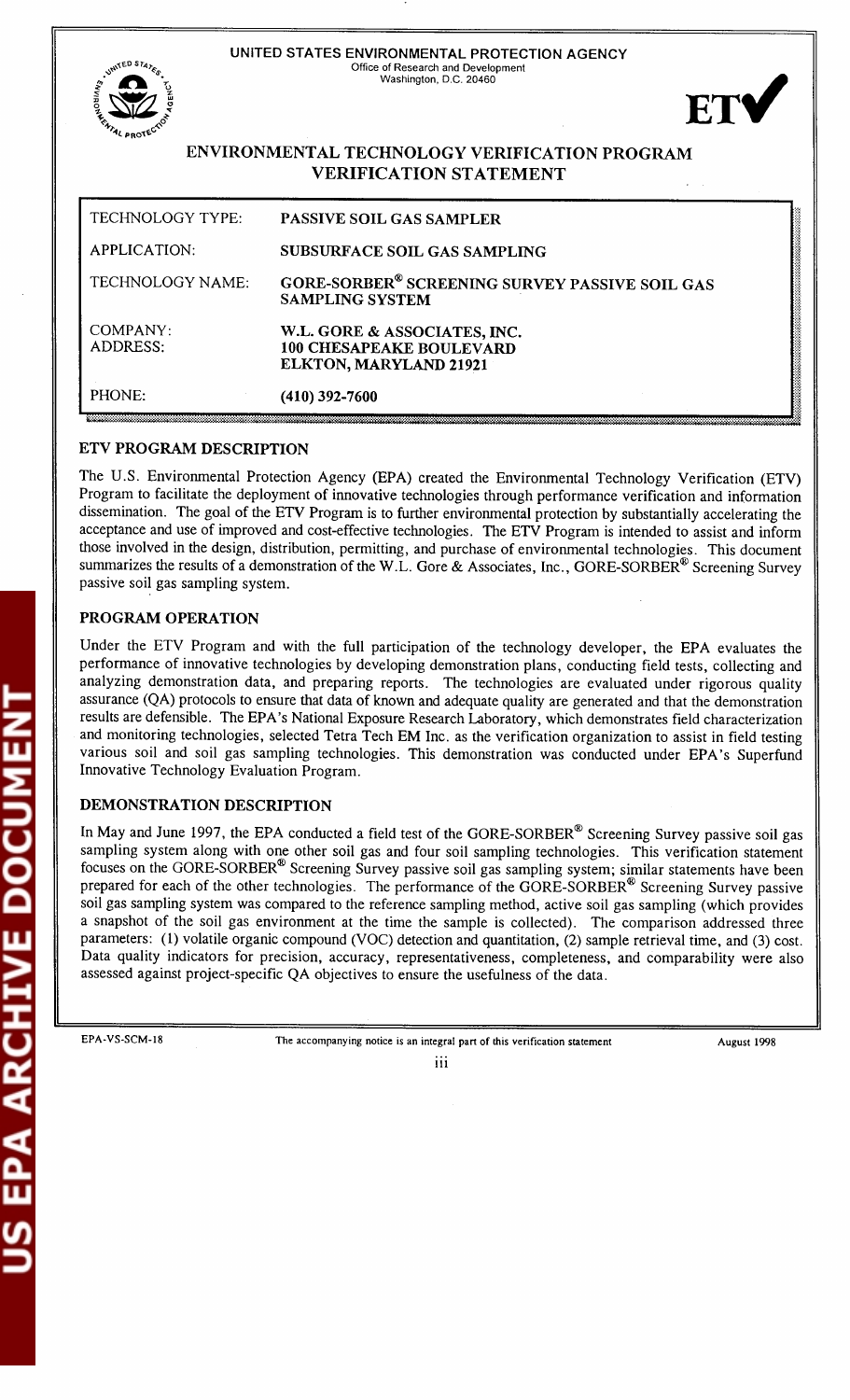The GORE-SORBER<sup>®</sup> Screening Survey passive soil gas sampling system was demonstrated at two sites: the Small Business Administration (SBA) site in Albert City, Iowa, and the Chemical Sales Company (CSC) site in Denver, Colorado. These sites were chosen because each site exhibited a wide range of VOC concentrations and a distinct soil type. The VOCs detected at the sites include vinyl chloride; cis-1,2-dichloroethene (cis-1,2-DCE); 1,1dichloroethane (1,1-DCA); 1,1,1-trichloroethane (1,1,1-TCA); trichloroethene (TCE); and tetrachloroethene (PCE). The SBA site is composed primarily of clay soil, and the CSC site is composed primarily of medium- to fine-grained sandy soil. A complete description of the demonstration, including a data summary and discussion of results, is available in the report titled *Environmental Technology Verification Report: Passive Soil Gas Sampler, W.L. Gore & Associates, Inc., GORE-SORBER*® Screening Survey, EPA 600/R-98/095.

## **TECHNOLOGY DESCRIPTION**

The GORE-SORBER<sup>®</sup> Screening Survey uses GORE-SORBER<sup>®</sup> modules to collect soil gas samples. The GORE-SORBER<sup>®</sup> module is a passive soil gas sampler that is designed to collect a broad range of VOCs and semivolatile organic compounds (SVOC), including halogenated compounds, petroleum hydrocarbons, and polynuclear aromatic hydrocarbons. A typical GORE-SORBER<sup>®</sup> module contains two or more passive collection units called sorbers. Each sorber contains an equal amount of sorbent materials (polymeric and carbonaceous resins). These granular adsorbent materials are used because of their affinity for a broad range of VOCs and SVOCs. The sorbers are sheathed in the bottom of a 4-foot-long, vapor-permeable retrieval cord. The cord and the sorbers are constructed of inert, hydrophobic, microporous GORE-TEX® expanded polytetrafluoroethene (ePTFE). The microporous structure of ePTFE allows vapors to move freely across the membrane and onto the sorbent material. This microporous structure also protects the granular adsorbents from physical contact with soil particulates and water. The GORE-SORBER<sup>®</sup> module is installed to a depth of 2 to 3 feet. A pilot hole is created using a slide hammer and tile probe or hand drill (in paved areas). The sampler is then manually inserted into the hole using push rods. The module is retrieved by hand and must be analyzed by the developer.

# **VERIFICATION OF PERFORMANCE**

The demonstration data indicate the following performance characteristics for the GORE-SORBER® Screening Survey passive soil gas sampling system:

*VOC Detection and Quantitation*: The GORE-SORBER® Screening Survey detected the same compounds in each sample as the reference soil gas sampling method, as well as several VOCs that the reference method did not detect. This performance characteristic suggests that the GORE-SORBER<sup>®</sup> Screening Survey may detect VOCs that are at lower concentrations in the subsurface than the reference soil gas sampling method can detect. The results also indicate a general correlation between the GORE-SORBER<sup>®</sup> Screening Survey and reference method data. However, at high contaminant levels, the ratio between the mass of contaminant in soil gas detected using the  $GORE-SORBER<sup>®</sup>$  module and the concentration of contaminant in soil gas detected using the reference soil gas sampling method decreases, suggesting that sorbent saturation may have occurred. The GORE-SORBER<sup>®</sup> Screening Survey and reference method are field screening techniques that provide only an estimate of the actual concentration of contaminants in soil gas. Because the GORE-SORBER® Screening Survey and reference method use different techniques to collect soil gas samples, it is not expected that the two methods will provide the same response or that the data will be directly comparable. In addition, the GORE-SORBER<sup>®</sup> Screening Survey yields results in micrograms per sample and the reference soil gas sampling method reports results in nanograms per liter. Therefore, a statistical analysis of the data was not performed, and interpretation of the chemical concentration data for this demonstration is limited to qualitative observations.

**Sample Retrieval Time**: Installation of the GORE-SORBER<sup>®</sup> modules averaged 8.0 minutes per sampler at the SBA site and 7.4 minutes per sampler at the CSC site. For the demonstration, the modules were left in place for approximately 10 days. Collection of the modules required an average of 1.9 minutes per sampler at the SBA site and 2.4 minutes at the CSC site. Overall, installation and collection of 35 GORE-SORBER® modules at the SBA site required 346 minutes, an average of 9.9 minutes per sample and installation and collection of 28 GORE- $\text{SORBER}^{\circledast}$  modules at the CSC site required 274 minutes, an average of 9.8 minutes per sample. The analysis an reporting by the technology developer required 14 to 18 days from the time samples were collected until the laboratory report was delivered. The reference soil gas method required 458 minutes to collect 35 samples at the SBA site, an average of 13.1 minutes per sample, and 183 minutes to collect 28 samples at the CSC site, an average